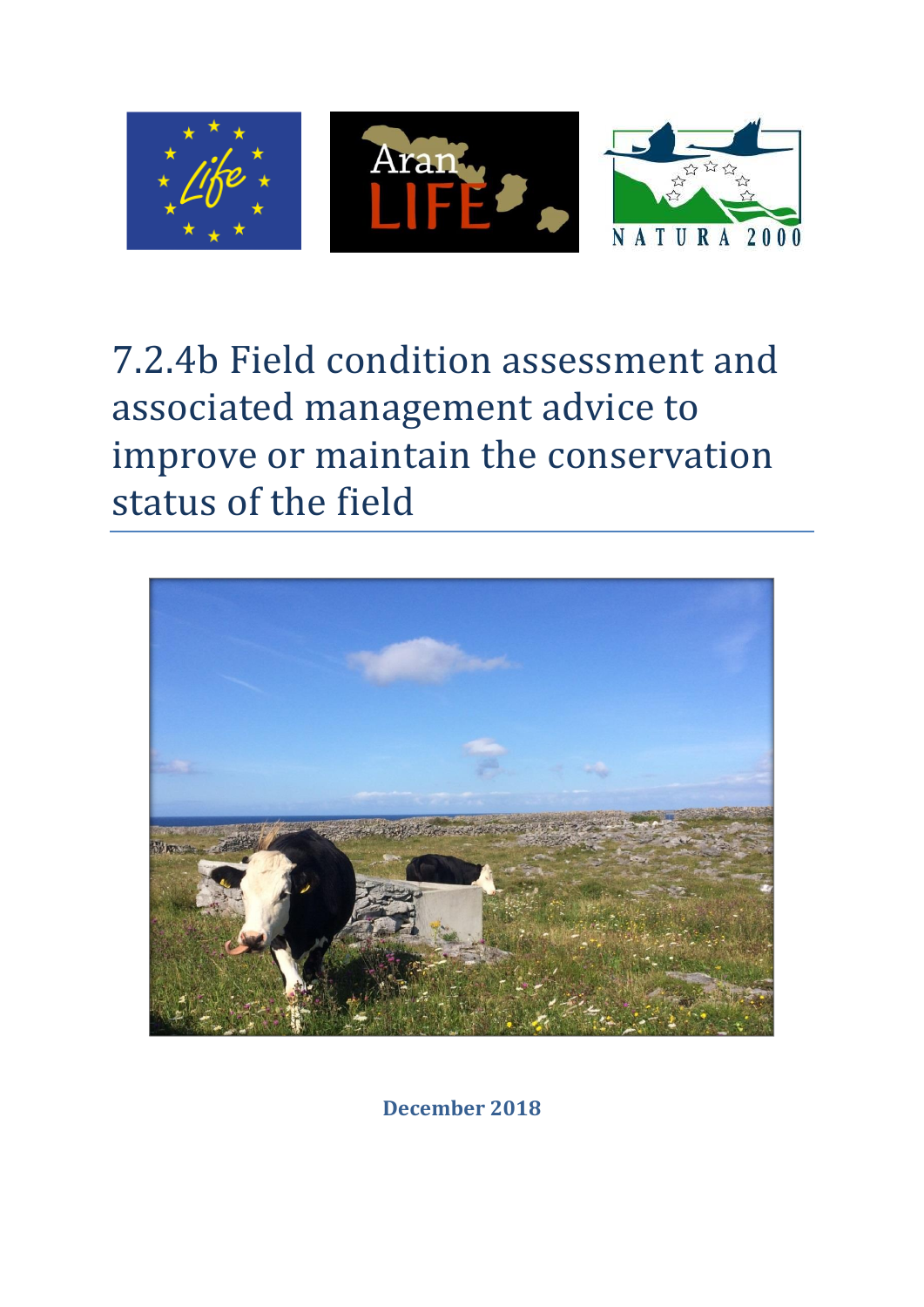A score of 1 to 5 is given to the land parcels to determine the condition of the habitat and relate to grazing level. This is a visual assessment method, which is intuitive and quick to apply in the field that links in with the scientific monitoring across the range of habitats.

The score:

| Farm Plot scores for grazing action |                                                                                                                                                                                                                |  |  |  |  |
|-------------------------------------|----------------------------------------------------------------------------------------------------------------------------------------------------------------------------------------------------------------|--|--|--|--|
| <b>Score</b>                        | <b>Rationale</b>                                                                                                                                                                                               |  |  |  |  |
| 5                                   | Priority habitat perceived to be very well managed, indicated by a high number of positive<br>indicator species and an appropriate grazing regime (lacking indicators of undergrazing and<br>overgrazing)      |  |  |  |  |
| 4                                   | Priority habitat with a high number of positive indicator species and an appropriate grazing<br>regime (lacking indicators of undergrazing and overgrazing) but with scrub or bracken<br>encroachment an issue |  |  |  |  |
| 3 <sub>b</sub>                      | Priority habitat with reduced numbers of positive species indicators. Habitat is not<br>optimally grazed and scrub encroachment may be an issue. Habitat may also supports<br>negative indicator species.      |  |  |  |  |
| 3a                                  | Areas of priority habitat either not in agricultural use or where grazing is not occurring or<br>where the grazing rate is so low it there is a substantial build-up of grass                                  |  |  |  |  |
| $\overline{2}$                      | Semi-improved habitat with limited indicators of priority habitat, grass dominated, usually<br>with higher levels of fertility or more recently made grasslands in an island context                           |  |  |  |  |
|                                     | Non-priority habitat and therefore not covered by the LIFE project                                                                                                                                             |  |  |  |  |

#### **Assessment**

The score is based on the LPIS land parcel unit. However this can be further broken down to management units or habitat units where there is variance within a LPIS land Parcel. The unit will be classed as:

Calcareous grassland (Cal)

Limestone Pavement (LP)

Calcareous grassland/Limestone Pavement (Cal/LP dominant habitat goes first)

Machair (M)

Semi-improved grasslands/Improved/Arable (IMP)

Coastal rock and ineligible areas (NE)

Semi-improved and Improved/Arable will automatically receive a score of 2 whilst areas of shoreline, lane ways etc., will receive a score of 1. For parcels with a percentage of semi-improved/improved, where this area is less than 30% then the dominant score will be given to the whole area, areas greater than 30% will be scored as separate units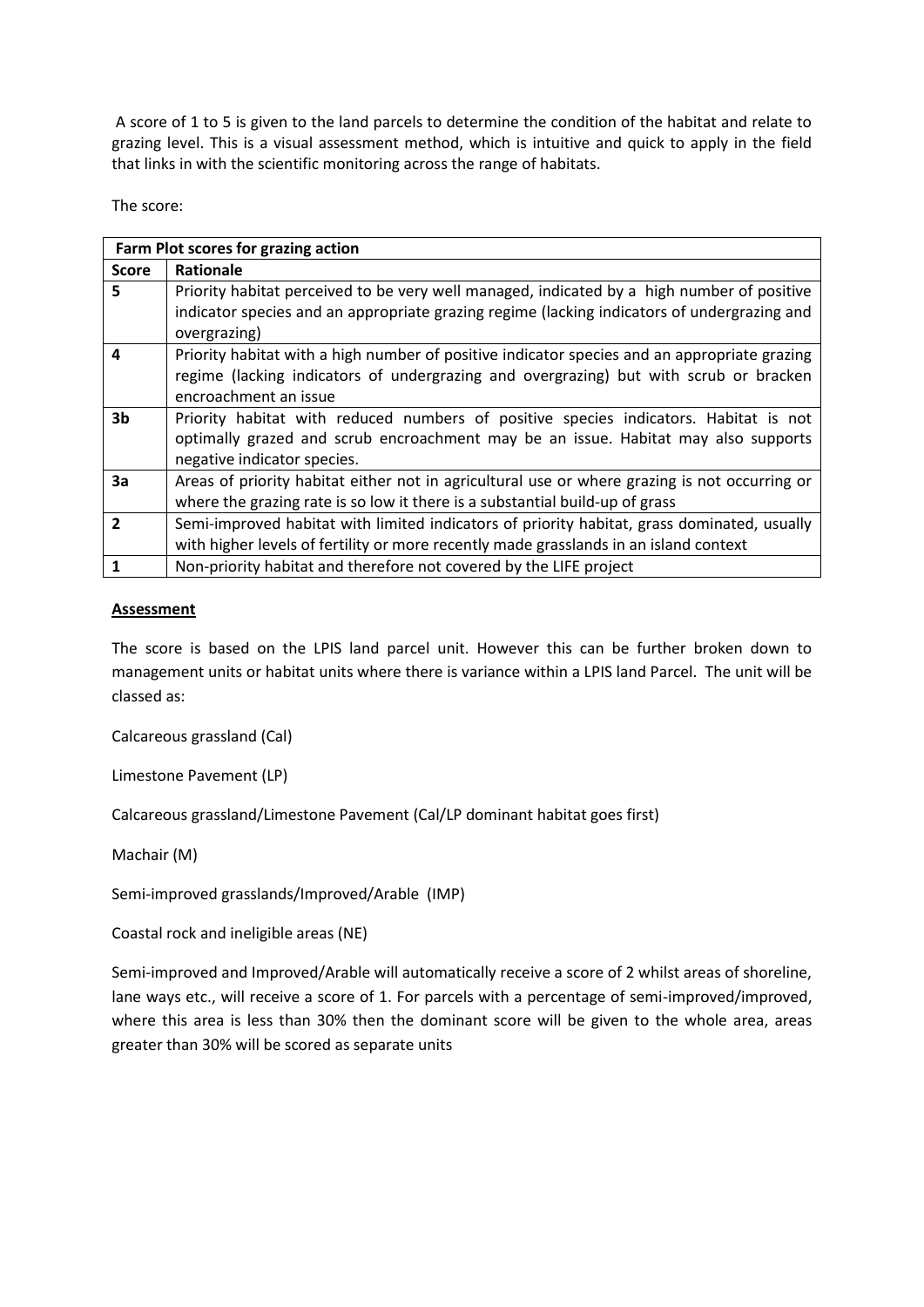### **Agricultural Activity**

The area should have clear signs of grazing visible from the condition of sward, these include areas cleared of vegetation or a range of vegetation height covers including tightly grazed patches, indications of livestock tracks, faecal material, lying areas. No signs of agricultural activity indicates land is not in agricultural use and the area should be given a Score 3a. Where the field is an ungrazed winterages, the farmer should consider grazing this area to move the score to a 3b.

## **Presence of scrub/bracken**

Is there encroaching scrub/bracken present on the area, briars, blackthorn, hawthorn or bracken? (Areas of mature scrub should be excluded). Is the area greater than 10% of the overall field and is it encroaching on to existing habitat?

### **Grazing condition**

Despite being grazed are there still areas of dead vegetation reducing the diversity of the field?

#### **Damage assessment**

Are there areas of damaged vegetation, excessive poaching, damage as a result of feeding troughs, excessive vehicle damage.

### **Sward condition**

Using the presence and abundance of specific indicator species it will be possible to determine an overall score for the field. This method will also identify the presence of negative indicator species, areas of scrub/bracken and agricultural grasses. The procedure involves taking a line transect across the field diagonal and identify the species located in an area of  $1m^2$  in a total of 10 random points within the transect. For grazed areas of limestone pavement the survey points should concentrate on the grazed outcrops within the limestone.

Where the field contains one or less positive indicator present in an area of one square metre at six out of ten random points in the area it is likely a semi-improved or improved field with a grass dominant over herds and so will have a score of **2**

A field having between two and four positive indicators present in an area of one square metre in at least six out of ten random points in the area is indicative of a moderately species-rich field and will have a score of **3**. The presence or absence of grazing will determine if it is 3a or 3b.

Where four or more, positive indicators are located in an area of one square metre at five out of ten random points in the field, it would have score of **4.** The remaining five points will likely to consist of scrub, course grass or semi-improved grassland

If five or more positive indicators are located in an area of one square metre at eight out of ten random points in the field then the area will have a score **5.** Fields with 5 indicator species between at 5 to 8 random points will have a score of 4 with the remaining random points likely to consist of scrub, course grass or semi-improved grassland.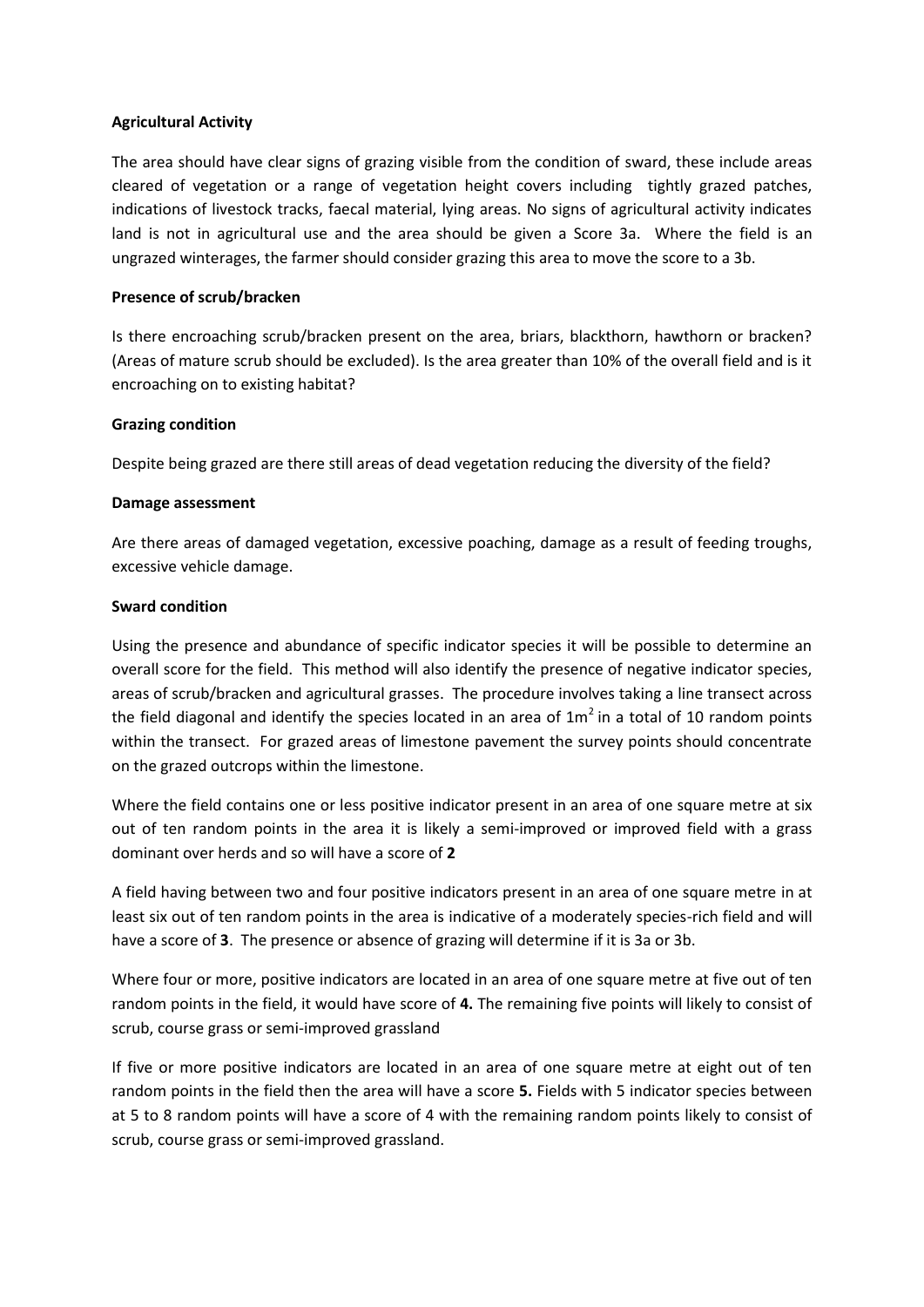| Farm Plot scores for grazing action |                                                                                                  |  |  |  |  |
|-------------------------------------|--------------------------------------------------------------------------------------------------|--|--|--|--|
| <b>Score</b>                        | Rationale                                                                                        |  |  |  |  |
| 5                                   | Continuation of the existing management is main action required here, ensuring no                |  |  |  |  |
|                                     | increase or decrease in stocking levels. Maintain all water structures and access points to      |  |  |  |  |
|                                     | ensure stocking levels can be maintained. Small pockets of scrub control may still be            |  |  |  |  |
|                                     | required in some areas to prevent further encroachment.                                          |  |  |  |  |
| 4                                   | Targeted Scrub removal will be main action required her with follow up treatment. A slight       |  |  |  |  |
|                                     | increase in stocking level may be required post scrub cutting. Ensure adequate water             |  |  |  |  |
|                                     | supplies.                                                                                        |  |  |  |  |
| 3 <sub>b</sub>                      | Increase current grazing levels, the main aim is to remove excess vegetation to allow            |  |  |  |  |
|                                     | species diversity. This may mean supplying adequate water facilities by either construction      |  |  |  |  |
|                                     | of new raincatcher/spring catchment or using facilities in adjacent fields. For winterage a      |  |  |  |  |
|                                     | flash grazing during the summer could be considered early enough to allow regrowth. Areas        |  |  |  |  |
|                                     | of encroaching scrub should be removed with retreatment as required. For fields with high        |  |  |  |  |
|                                     | levels of Molinia (Purple Moor grass), consider spring grazing when the grass is palatable to    |  |  |  |  |
|                                     | livestock. Remove any features that increase likelihood of damage, e.g feeders.                  |  |  |  |  |
| 3a                                  | Reintroduction of adequate grazing is first step, best achieved through grazing with higher      |  |  |  |  |
|                                     | number of cattle over a short period. Areas of dead grass avoided by livestock should then       |  |  |  |  |
|                                     | be cut back and removal of areas of scrub. Ensure adequate water supplies for livestock          |  |  |  |  |
|                                     | which may mean construction of rain catcher                                                      |  |  |  |  |
| $\overline{2}$                      | Short term improvements in biodiversity unlikely. Determine whether semi-improved area           |  |  |  |  |
|                                     | is part of overall farming systems, supporting sensitive management of grazing areas             |  |  |  |  |
|                                     | elsewhere. If farmer willing to improve species content, reduction of fertility levels is likely |  |  |  |  |
|                                     | first step. Consider taking a hay crop from field, followed by grazing to reduce fertility. No   |  |  |  |  |
|                                     | extra added fertility to be added.                                                               |  |  |  |  |
| $\mathbf{1}$                        | Non-priority habitat and therefore not covered by the LIFE project                               |  |  |  |  |

# **Scoring Sheet**

| <b>LPIS</b><br>No. | Main<br>Habitat | Agric.<br><b>Activity</b><br>Y/N | <b>Scrub</b><br>greater<br>than<br>10% | <b>Damage</b><br>Assessment | <b>Sward</b><br><b>Condition</b> | <b>Management Advice</b> | <b>Score</b> |
|--------------------|-----------------|----------------------------------|----------------------------------------|-----------------------------|----------------------------------|--------------------------|--------------|
|                    |                 |                                  |                                        |                             |                                  |                          |              |
|                    |                 |                                  |                                        |                             |                                  |                          |              |
|                    |                 |                                  |                                        |                             |                                  |                          |              |
|                    |                 |                                  |                                        |                             |                                  |                          |              |
|                    |                 |                                  |                                        |                             |                                  |                          |              |
|                    |                 |                                  |                                        |                             |                                  |                          |              |
|                    |                 |                                  |                                        |                             |                                  |                          |              |

The final score given should reflect the other variables, for example a field could score highly under the Sward Condition but could include excessive damage, and in such cases the field would drop a score.